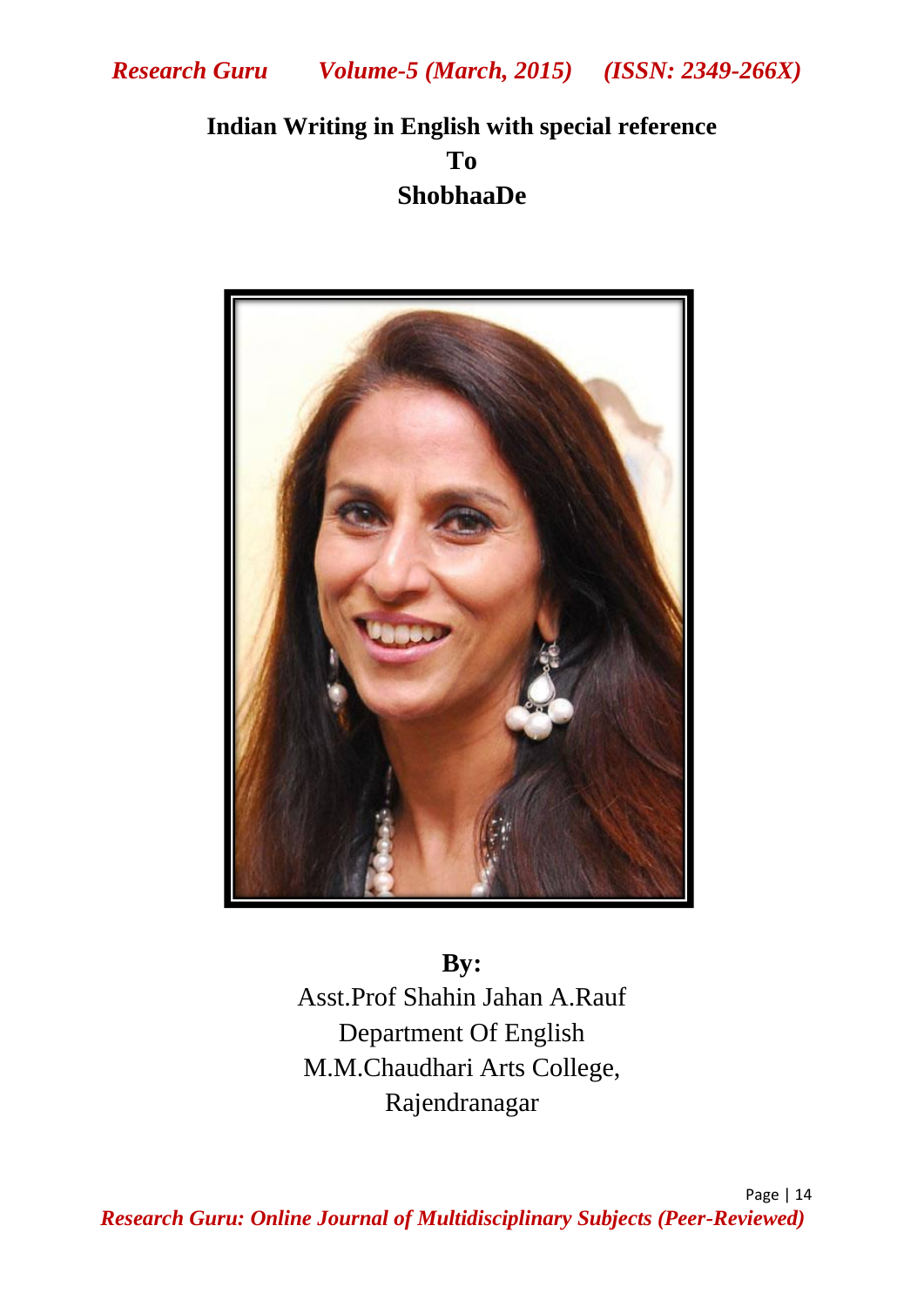*Research Guru Volume-5 (March, 2015) (ISSN: 2349-266X)*

#### **INDIAN WRITING IN ENGLISH WITH SPECIAL REFERENCE TO SHOBHA DE**

A new group of writers have arrived on the Indian scanerio, for example –Anita desai,Chaman Nahal, Kamala Markandaya, Arun Joshi, Dina Mehta, Salman Rushdie, Shobha De and the Booker Prize Winner Arundhati Roy. Tried their best to give new indentity to Indian writing in English. K.R. Sriniwasa Iyenger rightly remarks: "When an Indian writer of fiction uses a learnt second language like English, he is actually recording a kind of half-conscious translation (from mother tongue into English) that has taken place in the mind. Most of our writers are bilingual, some equally proficient in English and the mother tongue, and some more in one than in the order. The background and situation are usually Indian but charecters may often be drawn from bilingual milieus. The need for expressing the values verities and heartbeats of one culture in the language of another poses its own problems and there is doubtless the inner urge to render in English the rhythms idiosyncrasies images, idioms, and proverbs of the local speech." Thus one of the most outstanding charecteristics of Indian writing in english is that the background is Indian and the language though foreign has adopted itself to the needs of the Indians.

Today Indian English as well as Indian writing in English has got its own identity. Actually speeking the most intresting aspects of the fiction at the turn of the present century from the Indian point of view is the emergence of new talent. A number of recent Indian novelists have produced significant novels, making a mark in the literary world. However, on reading Shobha De"s novels, one can get some idea about the changing trends in Indian writing in English. She began a career in journalism in 1970 in the course of which she founded and edited three popular magezines- 'Stardust', 'Society' and 'Celibrity' and was consulting editor to "Sunday" and "Magacity". In 1988 she wrote her first novel- the best-selling "Socialite Evenings" and, so far, has in all published seven novels. Shobha De has been many things to many people : Super model, Celibrity journalist and best selling author of intellectual prose writings and popular novels: friend, rival, colleague and confidante. In her latest publication 'Selective Memory: Stories from my life' (1988 Penguin Books, New Delhi) one comes across her engagingly candid memoir, a woman who has been a familiar face and name to millions (although few know her) and where she finally reveals the true self behind the public persona. Insiders know that despite her commitment to work and the frantic pace of her life, Shobha De"s first priority in life has always been her family.

Shobha De"s high voltage career "happened" in unexpected ways, started with her unplanned entry as a magazine editor,teenagerinto the glamorous world of modeling, and moving on to her high-profile years as a magazine editor, columnist, social commentator, TV scriptwriter and author. In these 'avatars' she keenly observed and astutely chronicled the new indiabrash,affluent and ambitiou. High-society hi-jinks, movie-star follies,celebrity neuroses-none of these escaped her unsparing eye. In addition to her novel writing, Ms De has also been a model, a film journalist, an editor of magazines and popular columnist. It is always interesting as well as necessary to take into account the different aspects of writing of any writer because the writing is concerned. Though the present research is about the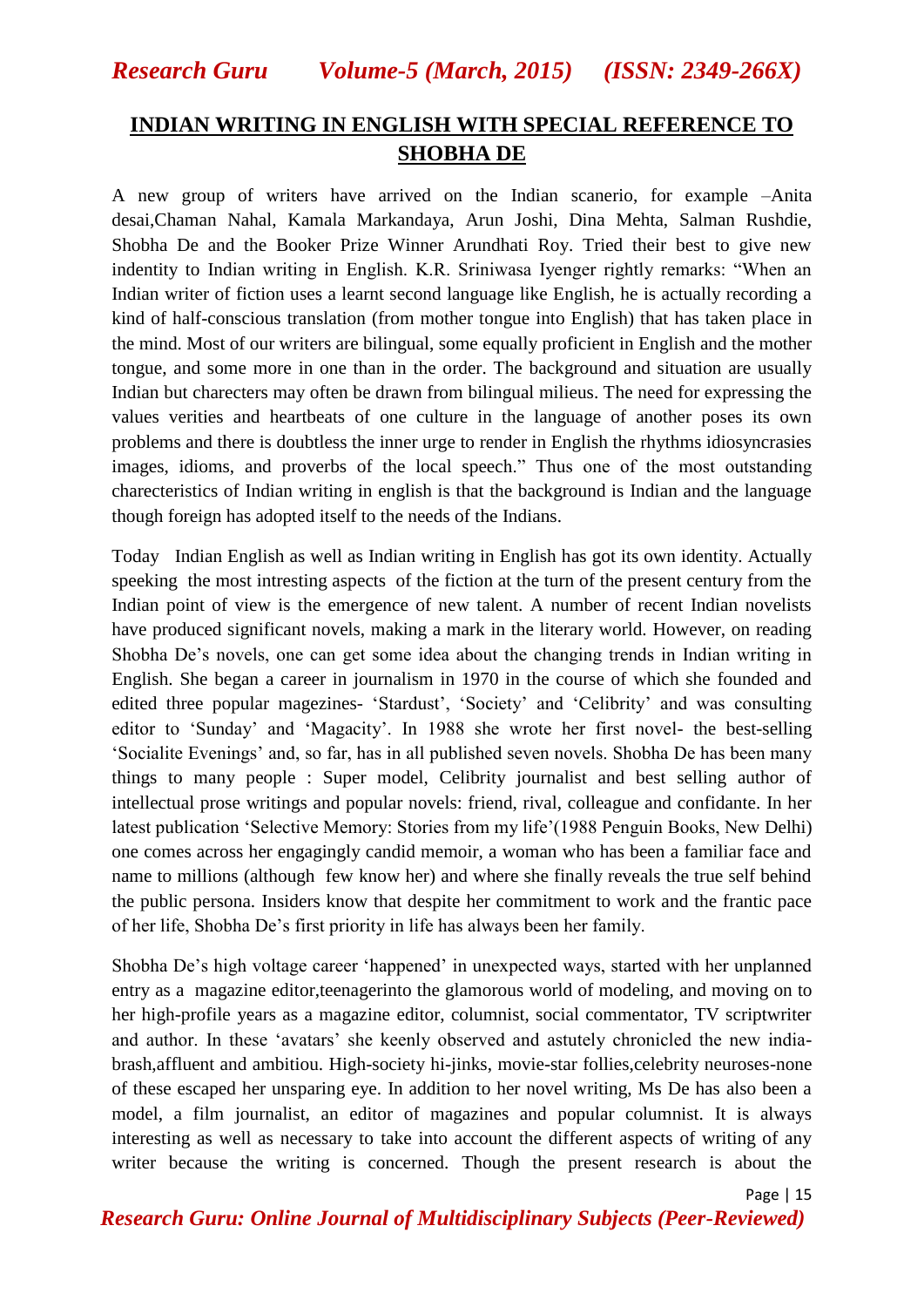## *Research Guru Volume-5 (March, 2015) (ISSN: 2349-266X)*

themes,techniques and style of Ms De"s novels, to study in brief her other literary aspects would certainly enlighten us to give justice to her. Starting her career as a model, as a film journalist, as an editor of popular magezines and as a columnist, the world of experience of Ms De is quite rich, varied and extremely fascinating. Her novels bring to our notice characters, incidents, episodes of different kinds of men and women who appear to be real but at the same time foggy and rather thin (just noticed and jist gone. . . disappearing from the eyesight within a fragment of a second)

Shobha De"s journey from a model, film journalist, column writer to fiction writer is very thrilling and interesting. It is necessary to see how the person of Shobha De developed step by step. Any great person"s character – building is assessed from the roots. Yet, Ms. De"s biography is not written by any writer. But we have more authentic life-story narrated by Ms De herself in her autobiography(?): Selective Memory – Stories From My Life. It is a matter of dispute whether Selective Memory is an autobiography or not because the very title of the book suggests that there are only selective memories from her life. She has omitted some memories, which she does not wish to share with the readers and critics. But after reading selective memory, one gets sufficient stuff from the book to know the real self of Shobha De. Here, the efforts are not to evaluate the book.

The intention is only to present the important aspects of a versatile personality of Shobha De. One can divide her saga into five sections: Shobha De as a model, as a film journalist and columnist, as an editor of magazines, as an intellectual prose writer and as a novelist. While on the way becoming model, Shobha feced many strange people and strange events. She was youngest of the women chosen and had to model exquisite Banarasi Sarees. It was a kind of ego trip. One of them was a wealthy married socialite. It was an opportunity for the lady to display her splendid body. The location was Delhi and Agra. During this campaign Shobha De experienced an ugly side of the modeling business, forexample, wine-drinking women and keeping illicit relations. One of them even went away with costly Banarasi Saree, which was borrowed from the shop. She saw beauty queens with dirty toenails and ramp mannequinswith oily pigtails. Though she was the part of this world, she did not belong to it. She remained on its fringeswatching, laughing and learning. It was possible then to work in that artificial, almost unreal environment without loosing one"s perspective or a sense of humour. Other girls concentrated on becoming swans while Shobha chose to be down. It was hard for her to take modeling business seriously, because she did not possess the prerequisites for such a high visibility job, as she thought that time.

Any literary work is examined in terms of its theme and style. The theme is the subject or the meaning of a work. It can also be explained in terms of its style. Broadly, "style, is the writer's manner of presenting his ideas to thoughts and feelings. It is also defined as the overall effect of a literary work. This effect is the result of the interplay of sentence structure, vocabulary, figures of speech, rhythm and many other stylistic features. A researcher has to identify the elements of style, to analyze them to show their structural significanceand finally inter-relate them to suggest their total meaning. Broadly, novel falls into a category of "prose" though it is essentially dramatic. It creates a world through action, dialogues and images. It is